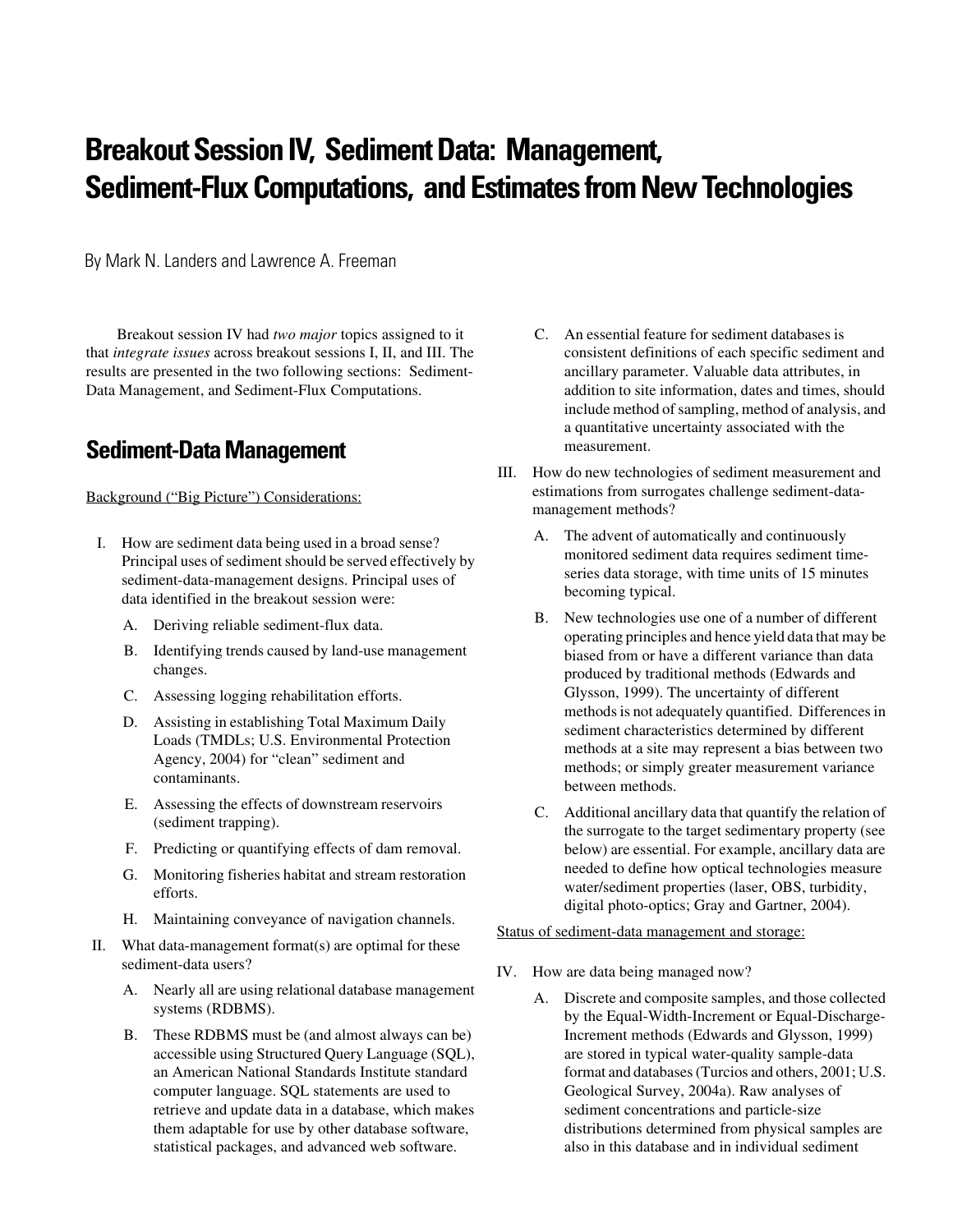laboratory databases. Another example targeting sediment-associated parameters is the USEPA "National Sediment Quality Survey Database: 1980- 1999" (U.S. Environmental Protection Agency, 2004). Computed daily values of sediment load are stored in time-series databases. Two examples are Automatic Data Processing System (ADAPS) (U.S. Geological Survey, 2003), and the USGS "Suspended-Sediment Database: Daily Values of Suspended and Ancillary Data" (U.S. Geological Survey, 2004b).

B. Databases are commonly developed and utilized for individual projects. These may offer maximum flexibility to the specific project, but often severely limits the availability and overall usefulness of the data, unless the data also are stored in a more distributed RDBMS.

#### Details of sediment-data management and storage:

V. What data need to be managed in any database, and which data elements are considered primary or secondary?

Recommendations for primary data elements:

- A. Quantitative (model) uncertainty of any computed value.
- B. Qualitative remark codes for data where uncertainty cannot be quantified.
- C. Store all samples with appropriate quality-control flags.
- D. Storage of sediment-surrogate unit values at the same time interval on which they are recorded.
- E. Archiving original (raw) electronic data sets.
- F. All available particle-size distribution data should be stored electronically.
- G. Flag sediment data estimated or computed from surrogate data using a flag specific to the type of surrogate used.
- H. Store and archive documentation of descriptions of the surrogate technology, the instrumentation, any calibration techniques or equations/models used.
- I. Models and computations should be done in units that are consistent or are easily comparable.
- J. Store raw analyses of sediment data in sediment lab database or make provisions to more easily move data from lab database to permanent agency database.

Recommendations for secondary data elements:

K. Original (raw) data should be stored in same database (side by side) as computed data.

- L. Archive models or equations used to estimate sediment value from a surrogate value.
- M. Document and archive overall uncertainty including model and measurement or calibration errors.
- N. General Data-Management Observations
- O. There are substantial gaps between current sedimentdata-management methods and the methods needed to accommodate newly developing technologies. Developments in instrument technology are moving far faster than efforts to test, evaluate and approve their use.
- P. Existing databases generally are not sufficient to manage and archive data collected using new, unique or non-standard methods.
- Q. General Data-Management Recommendations
- R. Expeditiously establish and approve new protocols for use of new technologies so that data generated by these means can be made available to the wide group of interested parties, not just individual project or internal agency personnel.
- S. Make non-standard data not collected or computed by approved methods – tagged with reliable uncertainty estimates available to the public; otherwise non-standard data should be appropriately flagged as "incomplete."
- T. The Subcommittee on Sedimentation should form a task group to establish guidance for sedimentdatabase management. This guidance should include required and recommended characteristics of sediment databases. The guidance should address specific parameters and ancillary data requirements, as well as database functionality, availability, and distribution.
- U. The Subcommittee on Sedimentation should consider formation of a sediment-data clearinghouse and establish minimum requirements for those data.

## **Sediment-Flux Computations**

#### Background ("Big Picture") Considerations:

The potential users and applications of sediment-flux information are increasingly diverse as sediment and sedimentassociated constituents become water-quality and habitatlimiting factors in an increasing number of streams nationwide.

- I. What time scales are being used and are needed? [Ranging from annual or seasonal to real time]
	- A. All time intervals are being used and are needed as follows: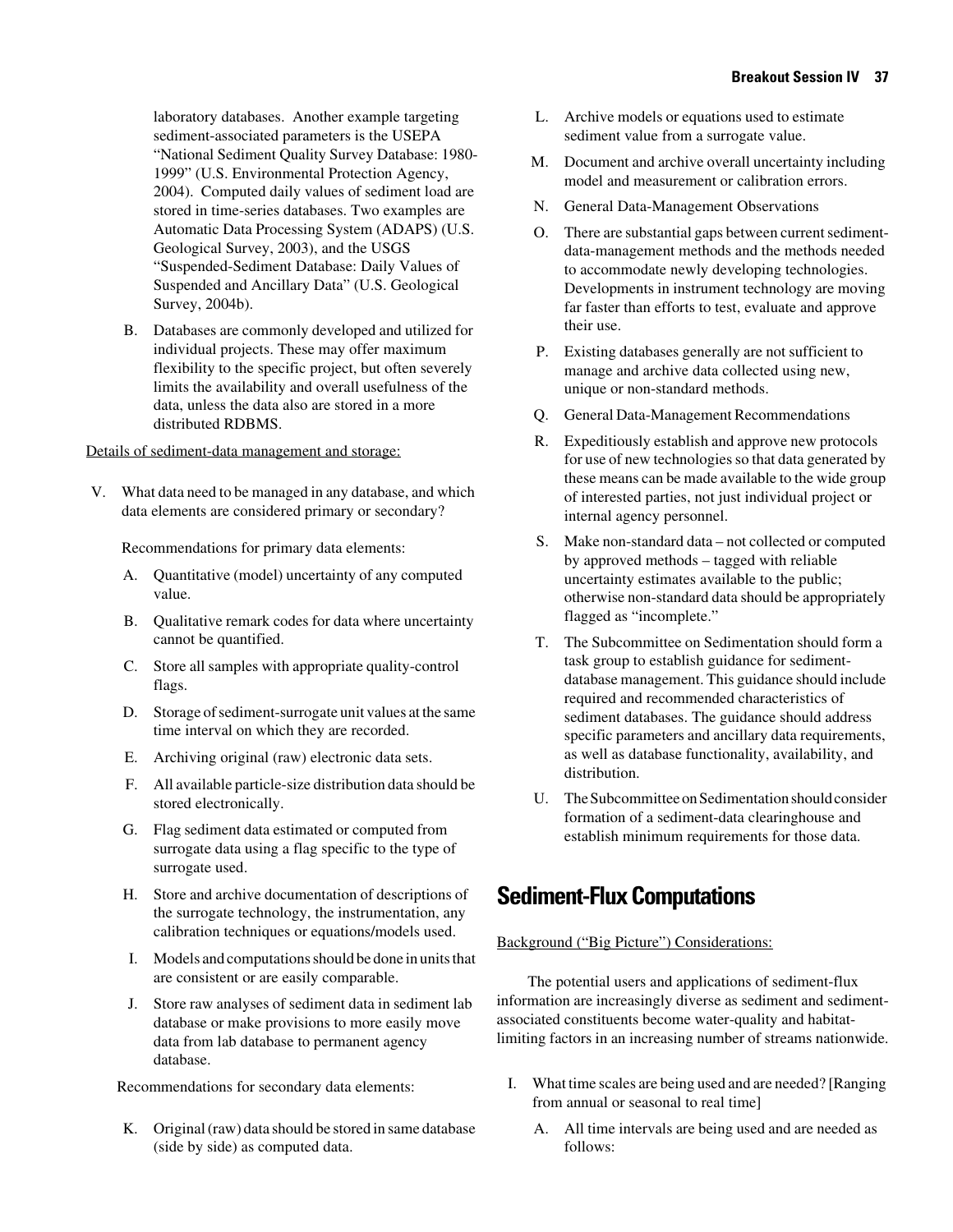#### **38 Proceedings of the Federal Interagency Sediment Monitoring Instrument and Analysis Research Workshop**

- 1. Real-time data for environmental impact assessment or management, health impacts for recreational users, intake quality for drinking water and other commercial users, and managing for impacts as they occur, including storm events and point source spills.
- 2. Sediment-flux information during storm runoff and discharge peaks can now be characterized. Traditionally this information was difficult to obtain through collection of physical samples.
- 3. Use of surrogates to estimate sediment concentrations for flux computations can yield fast turn-around times for peak load estimates and assessments (TMDLs).
- 4. Daily, seasonal, and annual flux estimates continue to be needed.
- 5. Decadal or longer climatological studies are needed.
- 6. The appropriate time scale may depend on the sediment sources.
- 7. Different time scales for data may be needed to drive models (physical and empirical).
- II. What spatial scales are needed and what are the uses?
	- A. Scales involving multiple cross sections for evaluation of changes through reaches, or to define variations in transport among riffles and pools.
	- B. Multiple sampling and monitoring locations are needed to define incoming tributary loads or reduced sediment loads from management practices.
	- C. Adequate spatial resolution is needed to evaluate non-point source affects.
- III. How may the sediment characteristics measured or estimated in continuous time series from surrogate measurements change the capabilities and accuracies of sediment-flux computations?
	- A. Has potential to greatly increase the accuracy of computations due to increased frequency of surrogate measurements to better characterize natural temporal variability in sediment characteristics. Data will provide validation or calibration for models.
	- B. High temporal resolution data may elucidate sediment processes that can in turn be used to improve physically based models.
	- C. Some surrogates provide better spatial resolution and are representative of larger sample volumes. For example acoustic backscatterance may 'measure' a sample volume of many cubic feet and can do so at a frequency that results in orders of magnitude more streamflow being measured compared to traditional techniques.
- D. Laser diffraction devices may provide capability to obtain time-series particle-size distribution information that can lead to improved models, rating curves, and sediment management.
- Time-series data may allow determination of sediment sources and rates of transport for different particles sizes (suspended sediment and bedload).
- F. Surrogates other than water discharge will enable us to observe changes in sediment flux that are not represented by streamflow.
- G. Provisional data may be available in near-real time.
- H. Has ability to identify and incorporate the sedimentary attributes of floods into computations and models that would otherwise be missed or misinterpreted by collecting only routine samples.
- I. Has capability to define sedimentary extremes for runoff periods, particularly maximum values, that could not be determined without collecting numerous physical samples, sometimes in hazardous situations.
- J. Some surrogates that may supply sediment-flux information are being collected to obtain other kinds of information. Thus, they have multiple values and they are available without additional cost. For example acoustic backscatterance data are being collected for water discharge in ADCP measurements and Index Velocity stations. Turbidity data are being collected at many stations as a measure of the bulk optical property of water.
- IV. What additional data/information are needed when computing sediment flux from surrogate parameters?
	- A. Ancillary data that can influence the relation of surrogates to sediment parameters.
		- 1. Particle-size distributions
		- 2. Sediment color
		- 3. Water and air temperature
		- 4. Salinity
		- 5. Organic content
		- 6. Stream stage and water discharge
	- B. Surrogate sensor/instrument calibration information.
		- 1. Instrument make, model, meter identifier
		- 2. Records of instrument recalibration or changes in instrumentation
	- C. Sensor-to-data calibration: Collect physical samples that represent the immediate vicinity of the sensor and in the cross section and use it to calibrate the sensor output in units of the physical sample.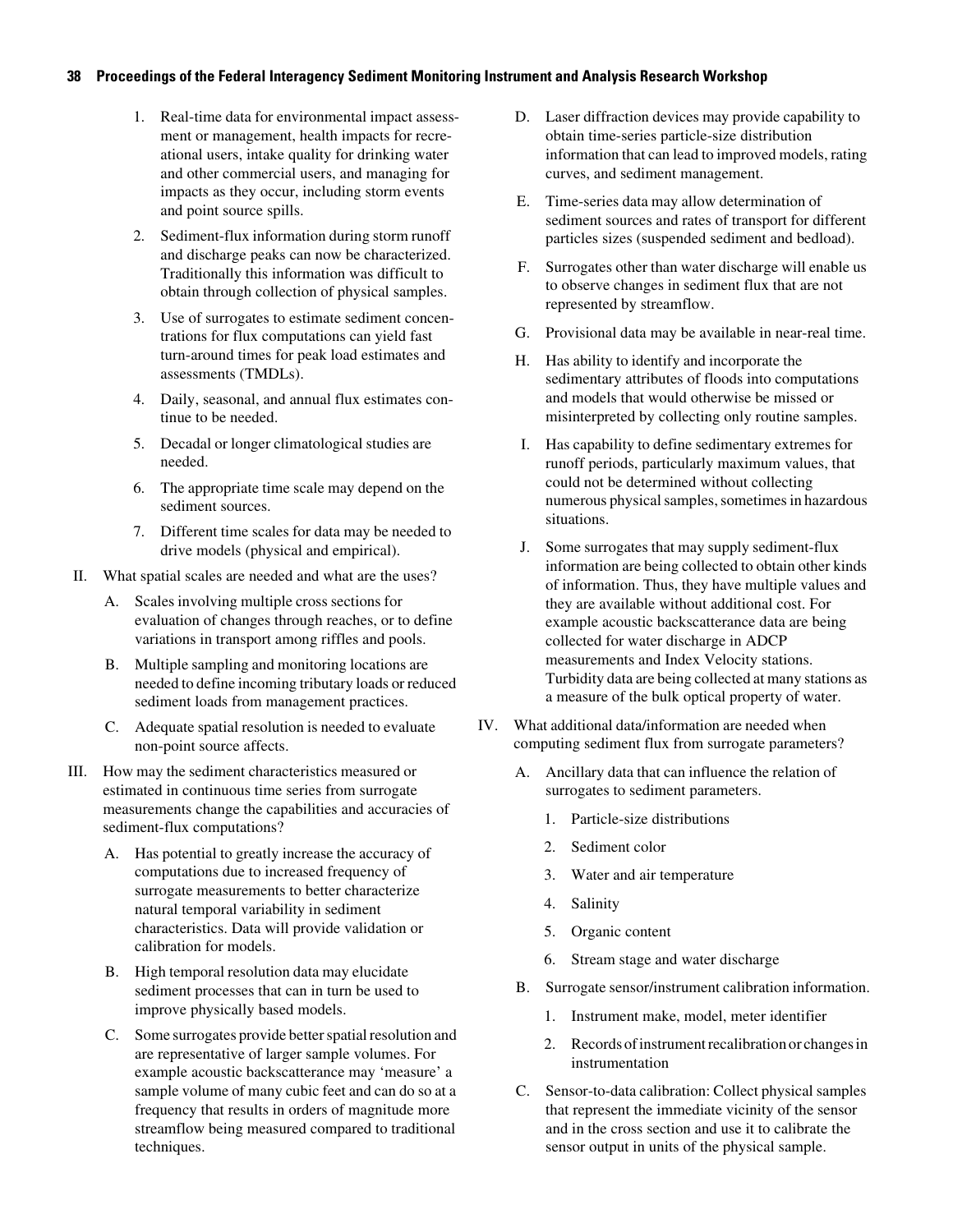D. Take independent field measurements of the surrogate being recorded when possible using the same type of instrument.

#### Details:

- V. Models can be grouped by the general methodology on which they are based. These include:
	- A. Physically based deterministic models.
		- 1. Shear-based Transport formulas: Modified Einstein (Stevens, 1985), Meyer-Peter Müller, and others (Stevens and Yang, 1989)
			- a. GSTARS (Bureau or Reclamation, 2004)
			- b. HEC-6 (U.S. Army Corps of Engineers, 2004)
			- c. CONCEPTS (Langendoen, 2000)
	- B. Empirical rating-curve models.
		- 1. Regression (linear, non-parametric, LOESS, etc.)
			- a. LOADEST (can use surrogate data) (Runkel and others, 2004)
			- b. ADAPS (U.S. Geological Survey, 2003)
			- c. Sediment-transport curves (Glysson, 1987)
	- C. Empirical time-series interpolation models.
		- 1. GCLAS (U.S. Geological Survey, 2004c; Mckallip and others, 2001)
	- D. Other models.
		- 1. Statistical time series can use surrogate data
		- 2. ARIMA estimators
		- 3. Neural net models
- VI. Modeling Needs
	- A. Models that can accept multiple parameters of surrogate data as well as physical samples
	- B. Ensure that future models/computational software can incorporate multiple parameters of time-series surrogate data
	- C. Models and computational software should be able to provide estimates of errors
	- D. Models and computations need to be done in units that are consistent or are easily comparable

### **General Sediment-Flux Observations**

A. Flux computations and estimates based on surrogates should be made based on sufficient calibration sample data collected during the time period being computed or estimated. Strongly encourage

collection of actual calibration samples during time period and for entire range of the period of interest, whenever possible.

- B. Models and computational software should be able to provide estimates of error, preferably expressed in units of the modeled parameter.
- C. Models and computations need to be done in units that are consistent or are easily comparable.
- D. All models need to have plotting capabilities.

### **General Sediment-Flux Recommendations**

- A. Further research and development on existing surrogates are needed to determine if the data being recorded actually represents the sediment parameter of interest. Examples (Gray and Gartner, 2004):
	- 1. Optical backscatterance
	- 2. Turbidity
	- 3. Acoustics (single- and multi-frequency)
	- 4. Laser diffraction
	- 5. Pressure difference
	- 6. Digital-optic imaging
- B. Convene a working group to establish minimal standards and criteria for use of surrogates to compute sediment records.
- C. Establish a clearinghouse of models, including a description of proper use and limits of the model.
- D. Develop and support models that have the ability to incorporate multiple parameters from surrogate data and physical samples.
- E. Ensure that future models/computational software can incorporate multiple parameters of time-series surrogate data as well as physical samples
- F. Develop protocols for data collection and flux computations that are based on surrogate data.
- G. Create the ability to compute transport rates of different particle-size classes; important for contaminant load estimates.

# **References Cited, Breakout Session IV:**

Bureau of Reclamation, 2005, GSTARS, generalized sediment transport for alluvial river, accessed February 14, 2005, at *<http://www.usbr.gov/pmts/sediment/model/gstars/>*

Edwards, T.K., and Glysson, G.D., 1999, Field methods for measurement of fluvial sediment: U.S. Geological Survey Techniques of Water-Resources Investigations, book 3, chapter C2, 89 p., accessed September 2, 2004 at *<http://water.usgs.gov/osw/techniques/Edwards-TWRI.pdf>*